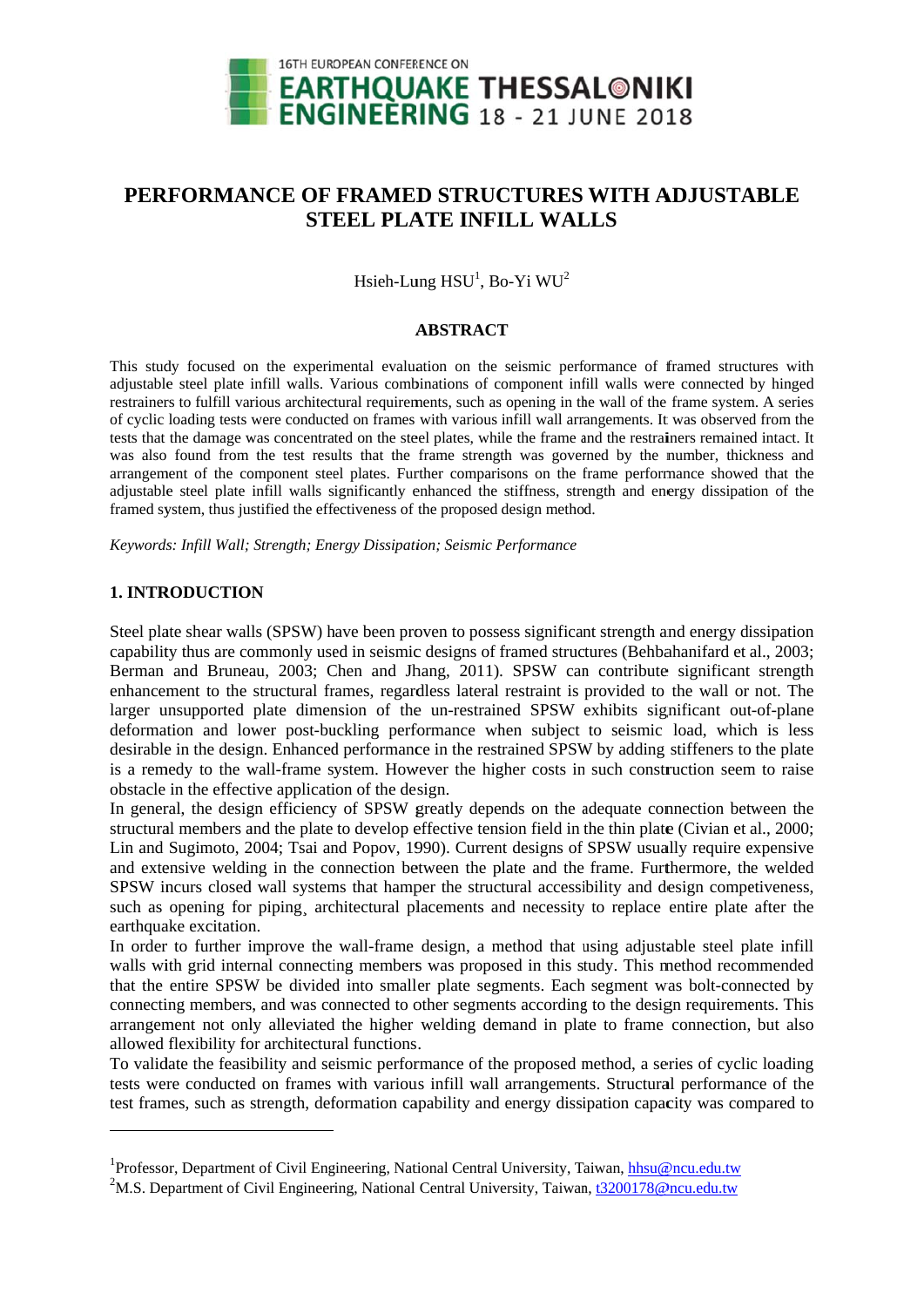justify the applicability of the design method.

## **2. EXPERIMENTAL PROGRAM**

Seven semi-rigid frames, including one moment frame, one frame with hinged internal grid connecting members, and five frames with various combinations of component infill walls, as shown in Figure 1, were fabricated for testing. The moment frame and frame with only internal connecting members were used to evaluate the influence of the internal connecting members and infill walls on the structural performance. Identical columns and beams were used for all test frames. They are SN490B H350x350x12x19 and H340x250x9x14, respectively. Story height and span of the test frame were 2500 mm and 3590 mm, respectively. The beam-to-column connections were composed of L130x130x9 top and seat angles and L100x100x10 web angles. The wall of the test frame was divided into nine component wall segments. Two SPHC thin plates with thickness equaling 1.2 mm and 2 mm, respectively, were used to manufacture the component wall segments. Various numbers of component walls were connected by structural tees according to the architectural demands. These combinations yielded different openings in the wall, allowing flexible arrangements for architectural functions. The test specimens were labeled in Table 1. In which, both 1.2 mm and 2 mm plates were used in WF-5, and only 1.2 mm plate was used in other test specimens.



Figure 1. Specimen details: (a)MRF-N; (b)MRF-R; (c)WF-1; (d)WF-2; (e)WF-3; (f)WF-4; (g)WF-5

The column bottoms of each test frame were hinged to the stiffened floor beam that was fastened on the strong floor. Top of the column was attached to a servo-controlled hydraulic actuator that was fixed on a reaction wall. A set of lateral support frame was used to stabilize the test specimen. Figure 2 shows the set-up of the test. Each test frame was subject to cyclic load generated by a series of increasing cyclic displacements. The loading histories were shown in Figure 3. Strain gages were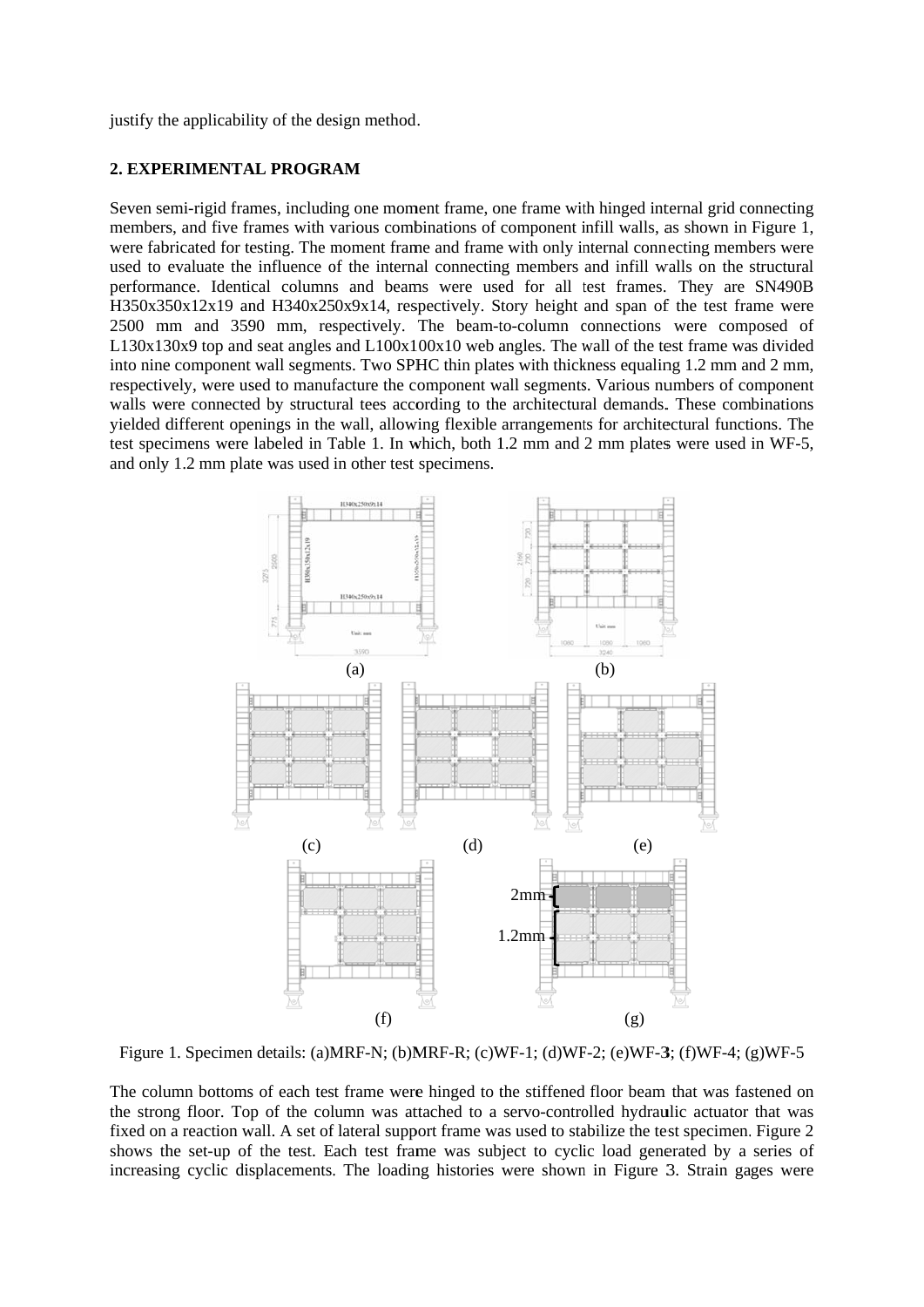installed on the beams, columns and the infill walls. LVDTs were used to measure the horizontal movements of the top and bottom beams and the diagonal displacements of the frames.

| <b>Specimen</b> | No. of<br><b>Infill</b><br>Walls | Yield strength<br>(kN) | <b>Normalized</b><br>yield strength | <b>Ultimate strength</b><br>(kN) | <b>Normalized</b><br>ultimate<br>strength |
|-----------------|----------------------------------|------------------------|-------------------------------------|----------------------------------|-------------------------------------------|
| MRF-N           | N.A.                             | 43.6                   |                                     | 143.1                            |                                           |
| <b>MRF-R</b>    | N.A.                             | 49.8                   | 1.14                                | 168.3                            | 1.18                                      |
| $WF-1$          | 9                                | 281                    | 6.44                                | 662.6                            | 4.63                                      |
| $WF-2$          | 8                                | 246.2                  | 5.65                                | 613.9                            | 4.29                                      |
| $WF-3$          |                                  | 217.5                  | 4.99                                | 510.6                            | 3.57                                      |
| $WF-4$          |                                  | 211                    | 4.84                                | 535.7                            | 3.74                                      |
| WF-5            | $3+6*$                           | 306.9                  | 7.04                                | 783.9                            | 5.48                                      |

|  | Table 1. Specimen details and responses. |  |  |  |
|--|------------------------------------------|--|--|--|
|--|------------------------------------------|--|--|--|

\*Note: Three 2-mm-thick infill walls and six 1.2-mm-thick infill walls were used.



Figure 2. Test set-up



Figure 3. Loading histories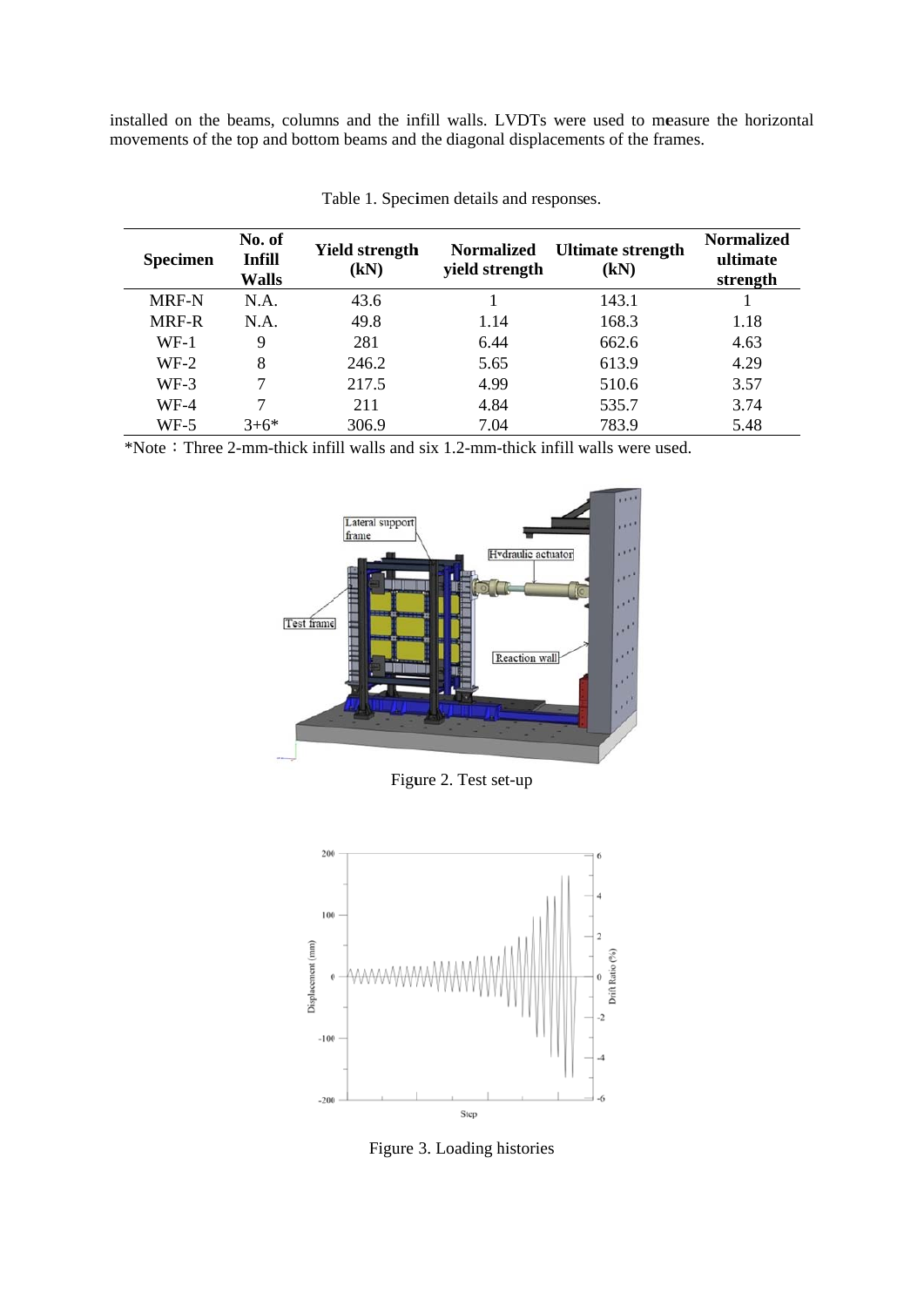#### **3. HYSTERETIC RESPONSES**

The hysteretic curves of the test specimens are shown in Figure 4. It can be observed from the figure that all steel frames exhibited stable behavior throughout the loading histories. As observed from the tests, the damage in frames without infill walls was only found in the top and bottom angles of the semi-rigid connections. For test specimens with various infill walls, the steel plates exhibited inelastic buckling when story drift reached 0.375%. Stable hysteretic loops were observed with minor strength deterioration when the story drifts were increased. Tension field on the steel plate was developed when the drift ratio reached d 1.5%.

Significant structural strength was sustained until plate fracture at the perimeters of plate-to-gridmember connection due to fatigue was exhibited, at 3% to 4% drift, depending on the various infill wall arrangements. It was further examined after the tests that the bolt connections between the infill wall and the connecting members remained intact, that validated the feasibility of the proposed connection method. Although various test frames exhibited different strengths, the connection design proposed in this study successfully linked the frames and the infill walls that allowed the system to develop sufficient deformation, i.e. higher than 3% drift. This phenomenon effectively justified the adequacy of the method. The typical failure patterns of test specimens with infill walls are shown in Figure 5 .



Figure 4. Hysteretic curves of the test specimens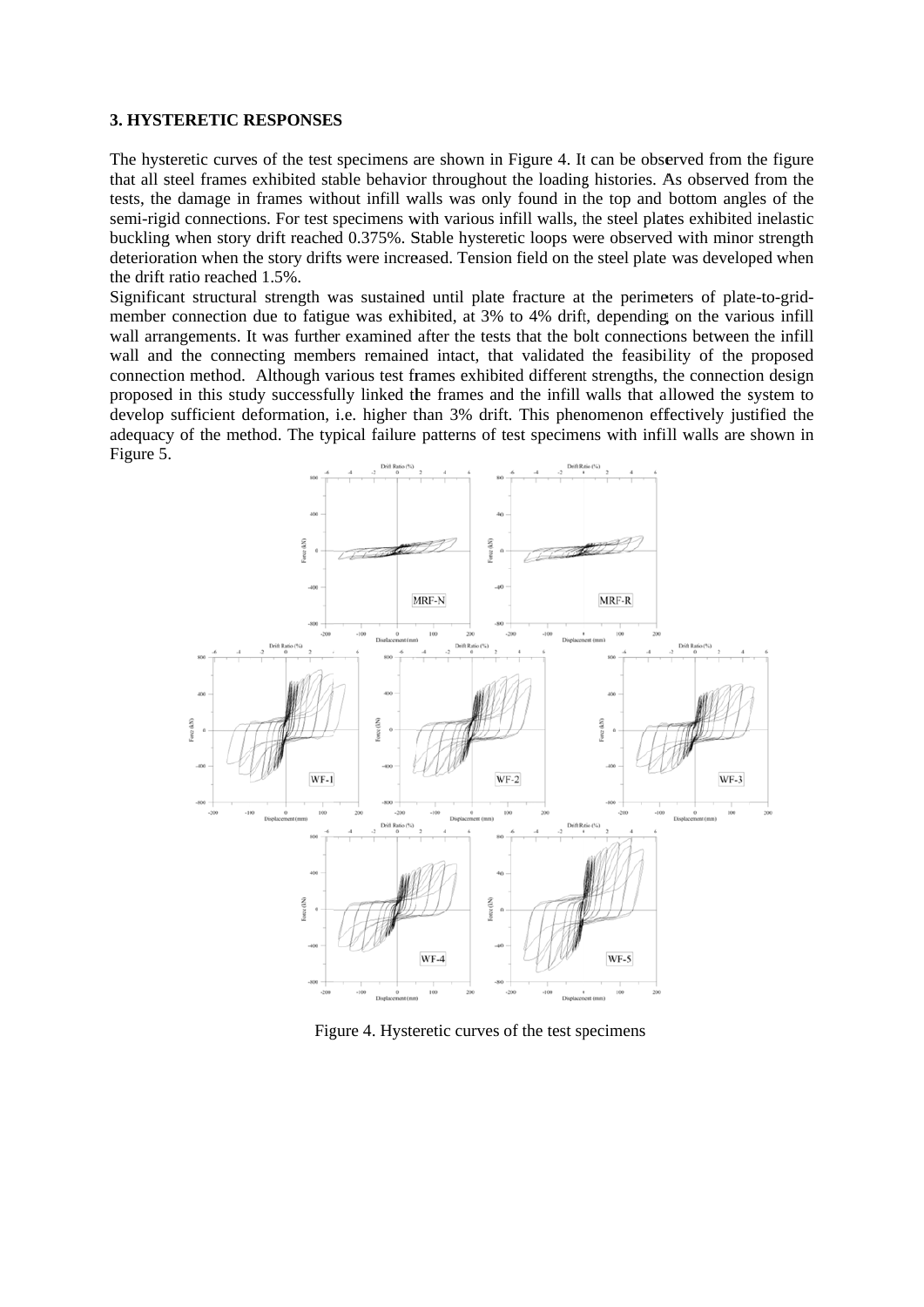

Figure 5. Typical failure patterns of the test specimens

## **4. STRENGTH IMPROVEMENT**

The backbone curves of the test frames were compared in Figure 6. It can be found from the figure that the strength of frames with infill walls was significantly enhanced, and the influence of grid internal connecting members to the structural strength was minor. This phenomenon indicated that the major strength contribution in this design was achieved by the infill walls, instead of the grid connecting members. This mechanism simplified the complicated welded connection between the shear wall and structural frame in traditional design, allowing easier replacements of the buckled infill wall plates. Table 1 also lists the strength of the test specimens. Significant strength gains over moment frames, ranging from 3.57 to 5.48, for frames with infill walls were achieved.



Figure 6. Comparison of backbone curves for the test specimens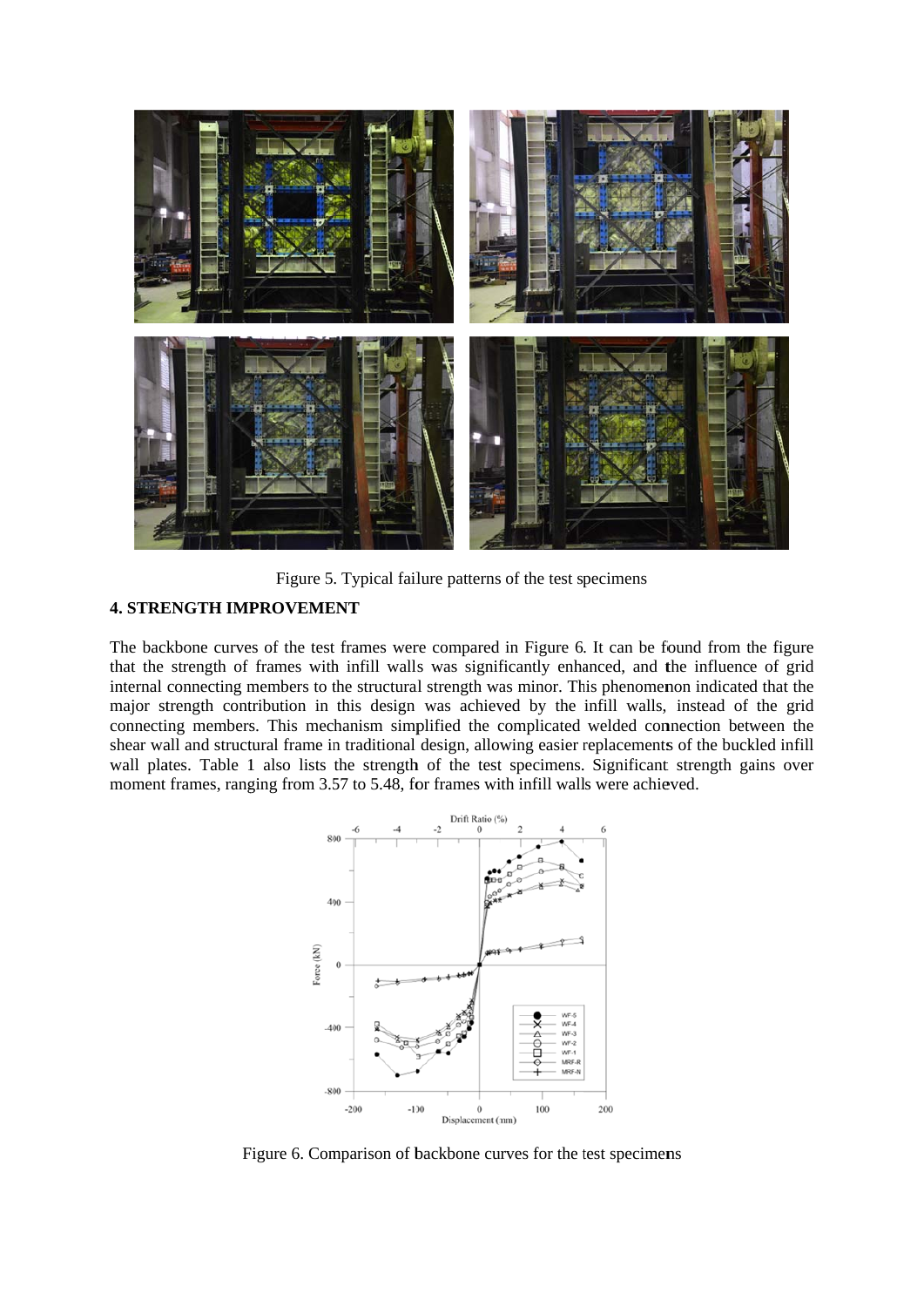## **5. ENERGY DISSIPATION**

To further evaluate the contribution of infill wall to the structural performance, the energy dissipation, calculated by the cumulative area of the hysteretic loops, of the test specimens was compared. Figure 7 shows the cumulative energy dissipation for the test specimens. It can be found that the enhancement in energy dissipation for frames with infill walls was approximately 3.58 to 5.05 times of that without infill wall. It should be noted that the energy dissipation efficiency was significantly increased when the story drift reached 1.5%. This can be attributed to the development of effective tension field in the wall plate at that deformation. This phenomenon further validated the effectiveness of the proposed connection method.



Figure 7 Comparison of energy dissipation for the test specimens.

## **6. CONCLUSIONS**

This study proposed a new method for the infill wall system design. A series of cyclic loading tests on steel frames with various combinations of segmental infill walls were conducted. It was observed from the tests that effective tension field was successfully developed in the proposed system and the damage was only concentrated at the steel plates, while the frame and the grid connecting members remained intact. Further examinations on the bolt connections at the infill walls indicated the adequacy of the connection strength that avoided potential failure in the boundary. Significant enhancements in strength and energy dissipation validated the applicability of the proposed design method.

## 7. ACKNOWLEDGMENTS

This study was partially supported by the Ministry of Science and Technology, Taiwan, which is gratefully acknowledged.

## **8. REFERENCES**

Behbahanifard MR, Grondin GY, Elwi AE (2003). Experimental and numerical investigation of steel plate shear wall. Structural Engineering Report, 254.

Berman J, Bruneau M (2003). Plastic Analysis and Design of Steel Plate Shear Walls. Journal of Structural Engineering, 129(11): 1448-1456.

Chen SJ, Jhang C (2011). Experimental study of low-vield-point steel plate shear wall under in-plane load. Journal of Constructional Steel Research, 67(6): 977-985.